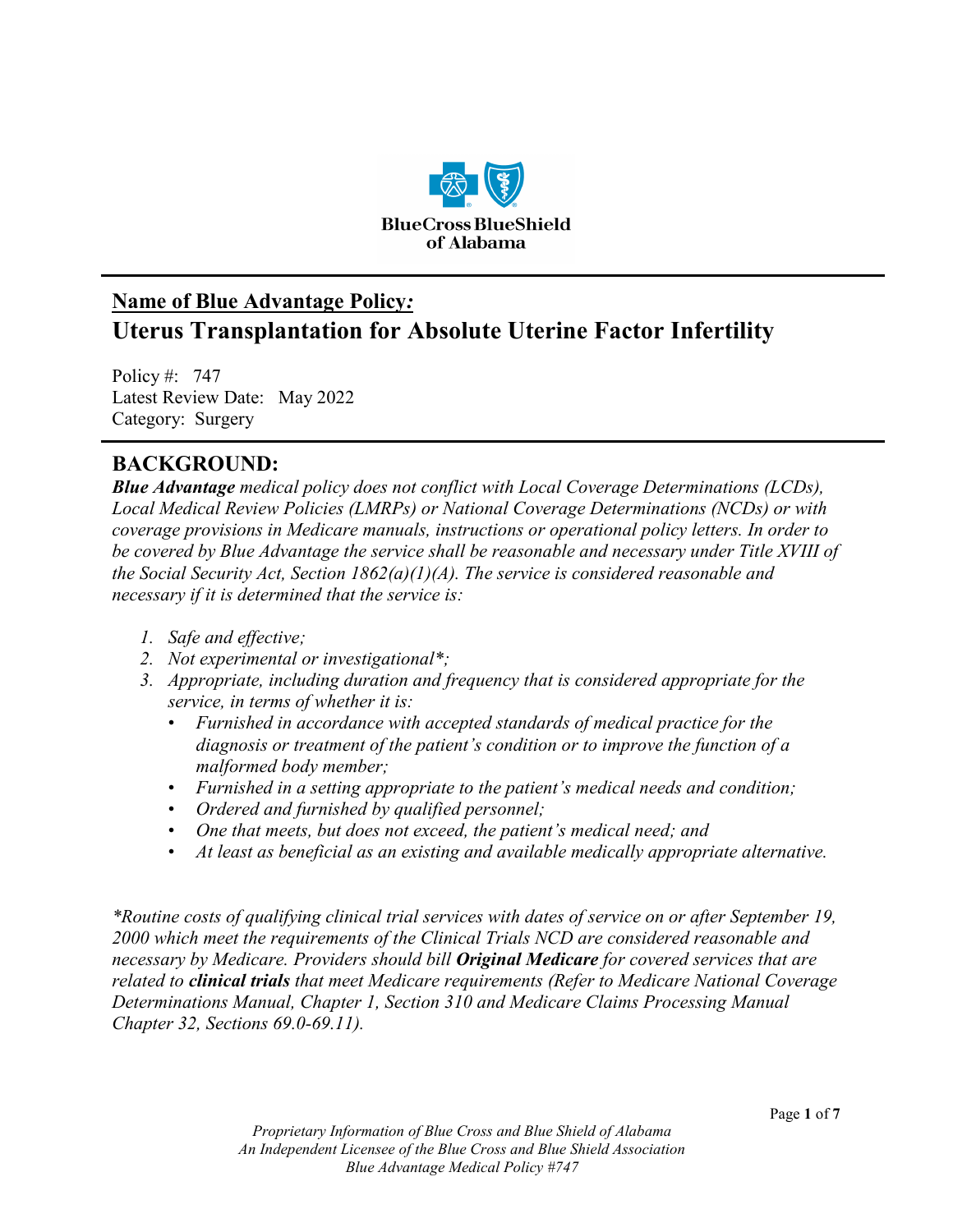### **POLICY:**

**Blue Advantage** will treat **uterus transplantation for absolute uterine factor infertility** as a **non-covered benefit** and as **investigational**.

*Blue Advantage does not approve or deny procedures, services, testing, or equipment for our members. Our decisions concern coverage only. The decision of whether or not to have a certain test, treatment or procedure is one made between the physician and his/her patient. Blue Advantage administers benefits based on the members' contract and medical policies. Physicians should always exercise their best medical judgment in providing the care they feel is most appropriate for their patients. Needed care should not be delayed or refused because of a coverage determination.* 

### **DESCRIPTION OF PROCEDURE OR SERVICE:**

#### **Absolute Uterine Factor Infertility**

Absolute uterine factor infertility (AUFI) refers to infertility that is attributable to an absent or non-functional uterus due to congenital, surgical, anatomical, or acquired factors that prevent embryo implantation and term pregnancy. AUFI is estimated to effect 1 in 500 females of childbearing age.

Uterine agenesis or Mayer-Rokitansky-Küster-Hauser (MRKH) syndrome results in the congenital absence of the uterus or presence of a rudimentary solid bipartite uterus. MRKH syndrome accounts for less than 3% of all müllerian malformations with an estimated prevalence of one in 4500 females. Individuals with MRKH syndrome type I present with two kidneys and are considered ideal candidates for uterine transplantation. Individuals with MRKH syndrome type II presenting with a single kidney have a higher risk of medication-induced nephrotoxicity and associated obstetric complications (e.g., severe preeclampsia).

Hysterectomy is the most common cause of acquired AUFI, with 240,000 procedures taking place in females under age 44 in the United States. In one clinical trial screening study of 239 individuals at the Cleveland Clinic, indications for uterus transplantation included prior hysterectomy (64%) and congenital anomalies (32%). Among individuals with prior hysterectomy, 50% were performed for benign indications, 25% for malignancy, and 25% for obstetric complications.

#### **Uterus Transplantation**

Uterus transplantation may provide a unique fertility restoration option for individuals desiring to carry and birth a child. Uterus transplantation is a complex, multi-stage process involving a living or deceased donor, recipient, and genetic partner. Once screening and consent is established for all involved parties, in-vitro fertilization is performed prior to transplantation to ensure fertilization and normal embryo development. The transplantation surgery involves radical hysterectomy in the donor to ensure long vascular pedicles for transplantation; however, several cases of robot-assisted laparoscopic approaches have been reported. An advantage of uterus procurement in a deceased donor involves freedom to transect ureters, but this

> *Proprietary Information of Blue Cross and Blue Shield of Alabama An Independent Licensee of the Blue Cross and Blue Shield Association Blue Advantage Medical Policy #747*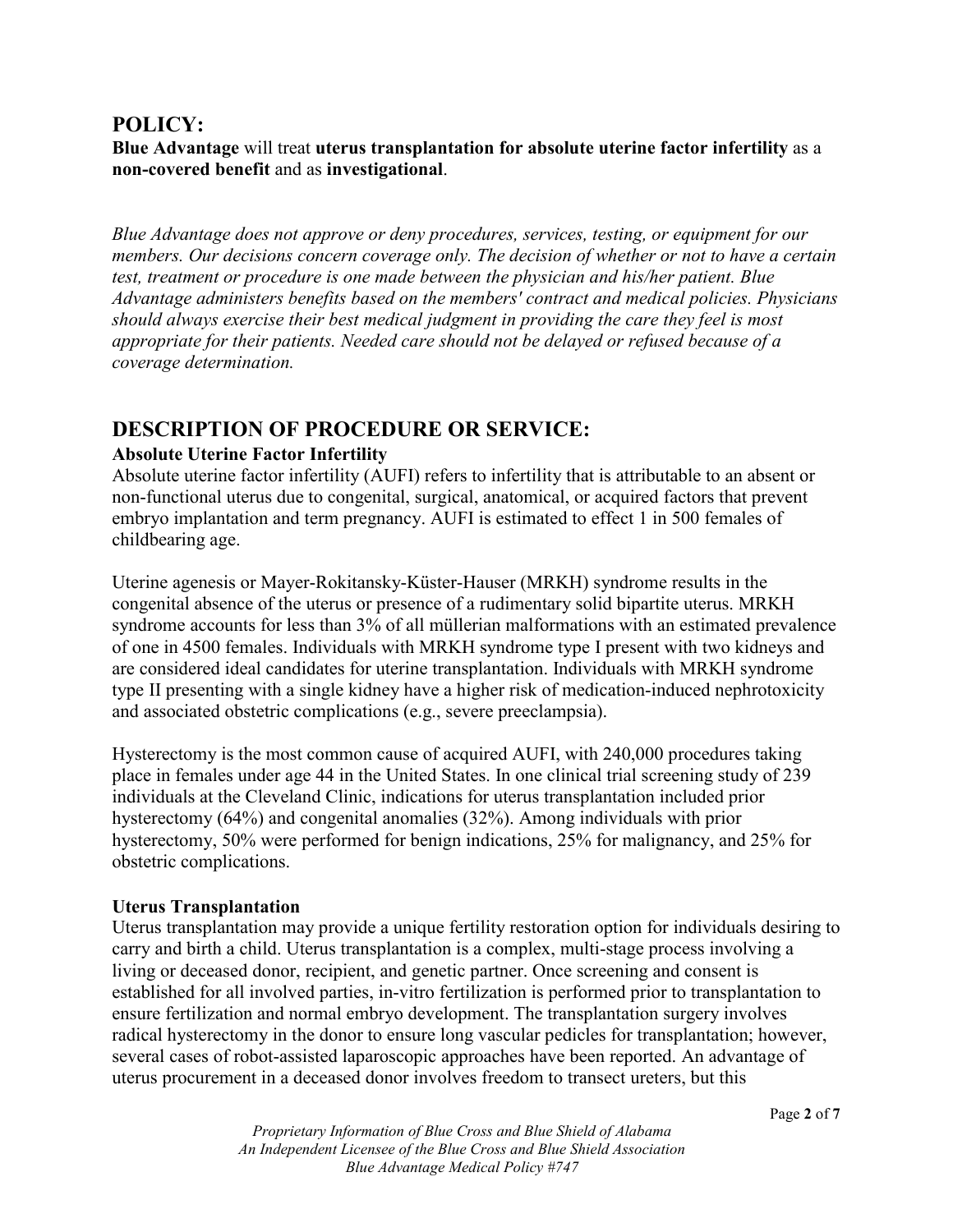convenience is balanced by the potential for prolonged uterus ischemic time. The surgical approach in the recipient is dictated by underlying pelvic anatomy, which may be impacted by AUFI etiology. For example, in individuals with Asherman syndrome, a traditional total hysterectomy must first be performed in the recipient. Immunosuppression is initiated at the time of transplantation and protocol and for-cause cervical biopsies enable monitoring for organ rejection. After 6 to 12 months of immunosuppression, embryo transfer, pregnancy, and cesarean delivery may follow. When childbearing has been deemed complete, the transplanted uterus is removed to avoid lifelong immunosuppression. Thus, uterus transplantation is the first form of organ transplantation intended to be temporary.

The first human uterus transplant was performed in 2000 in Saudi Arabia with a 46-year-old living donor and 26-year-old recipient with acquired AUFI due to hysterectomy for prior postpartum hemorrhage. Due to the development of acute vascular thrombosis at 3 months posttransplant, graft hysterectomy was required. The first successful live birth occurred in 2014 in Sweden in a 35-year-old recipient with MRKH syndrome via a living, 61 year old, two-parous donor. The recipient was admitted with preeclampsia at 31 weeks, and a healthy male child was born 5 days later via cesarean delivery. The first live birth in the United States occurred in 2017 in a 29-year-old recipient with MRKH syndrome via a living, 32 year old, two-parous donor. According to the Organ Procurement and Transplantation Network (OPTN), 35 uterus transplants have been performed in the United States via 13 deceased and 22 living donors as of March 2022.

Literature has explored the implications of uterus transplantation in transgender women, identifying several theoretical medical issues in genetic males meriting further investigation. These include creation of adequate de novo uterine vascularization, administration of appropriate hormone replacement therapy, and placement of the donor uterus in a non-gynecoid uterus.

### **KEY POINTS:**

The most recent literature update was performed through March 14, 2022.

#### **Summary of Evidence:**

For individuals with AUFI who receive uterus transplantation, the evidence includes a systematic review and case series. Relevant outcomes are health status measures, perinatal outcomes, quality of life, treatment-related morbidity, and treatment-related mortality. One systematic review of 62 uterus transplants has reported 24 published live birth accounts, with an estimated overall live birth success rate exceeding 80% among surgically successful transplants. Surgical success rates have ranged from 64% to 78% for deceased and living donor procedures, respectively. Complications have been reported in 19% of recipients and 18% of living donors. High rates of preterm birth (80%) and episodes of acute respiratory distress syndrome in the newborn have been reported. Data for individuals with acquired AUFI are lacking. Further study is necessary to increase success rates, decrease complications and preterm births, and assess long-term outcomes in recipients and their children. The evidence is insufficient to determine that the technology results in an improvement in the net health outcome.

*Proprietary Information of Blue Cross and Blue Shield of Alabama An Independent Licensee of the Blue Cross and Blue Shield Association Blue Advantage Medical Policy #747*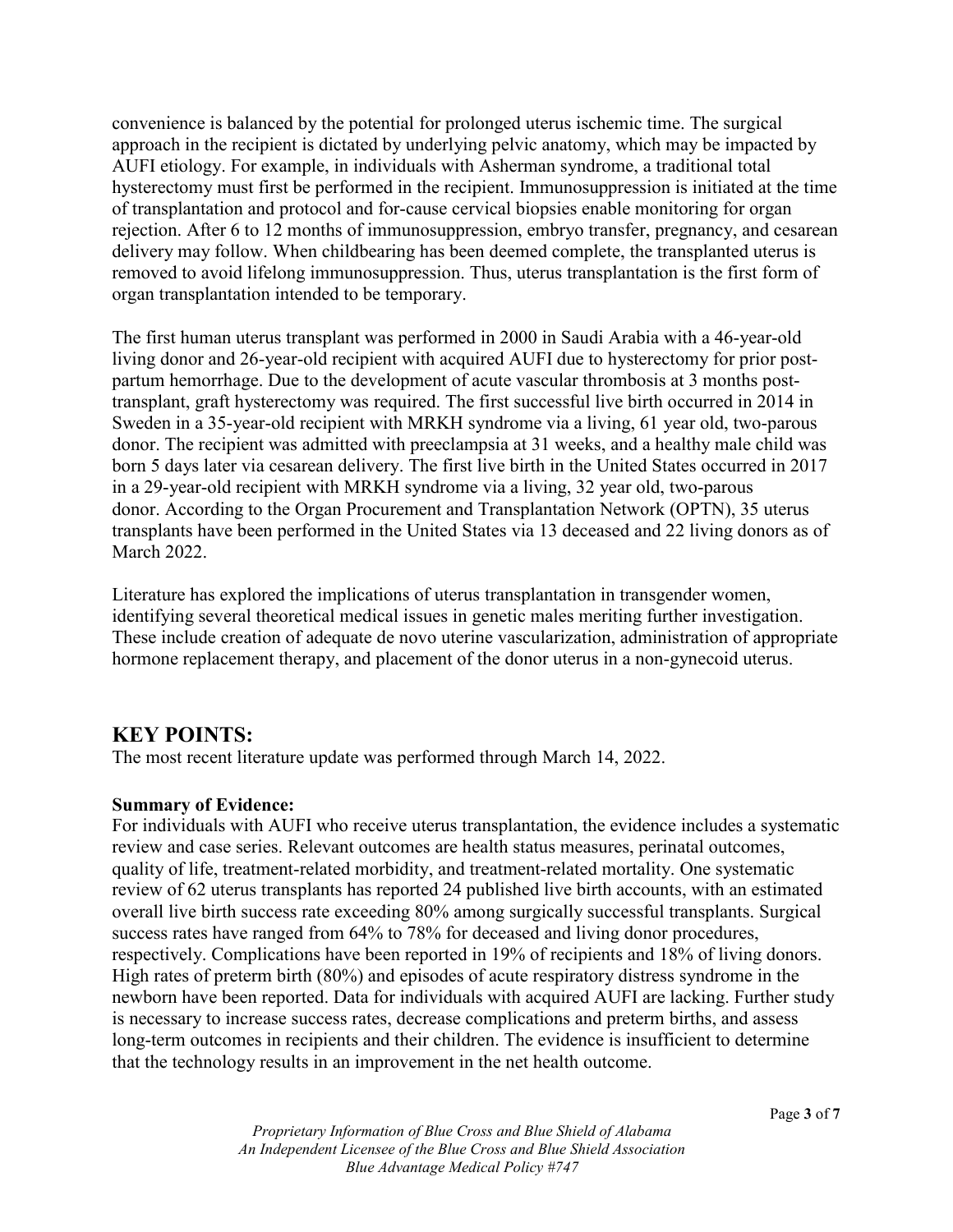### **Practice Guidelines and Position Statements**

### **American College of Obstetricians and Gynecologists**

In 2018 (reaffirmed in 2020), the American College of Obstetricians and Gynecologists (ACOG) Committee on Adolescent Health Care issued a Committee Opinion (Number 728) on the diagnosis, management, and treatment of müllerian agenesis. Regarding future fertility options, the opinion states that while live births have resulted from uterine transplantation, "given limited data, this procedure currently is considered experimental and is not widely available."

#### **American Society for Reproductive Medicine**

In 2018, the American Society for Reproductive Medicine (ASRM) issued a position statement identifying uterus transplantation as the first successful medical treatment for absolute uterine factor infertility, emphasizing its experimental nature. The statement recommends that the procedure should be performed within an Institutional Review Board-approved research protocol, with recommendations for the composition of "well-coordinated and multidisciplinary" uterus transplantation teams and suggested recipient inclusion and exclusion criteria.

#### **U.S. Preventive Services Task Force Recommendations**

Not applicable

### **KEY WORDS:**

Absolute Uterine Factor Infertility, (AUFI), uterus transplantation, Mayer-Rokitansky-Küster-Hauser syndrome; (MRKH); infertility; pregnancy; transplantation; uterus; Asherman syndrome; müllerian agenesis; UTx, womb transplant

### **APPROVED BY GOVERNING BODIES:**

Solid organ transplants are a surgical procedure and, as such, are not subject to regulation by the U.S. Food and Drug Administration (FDA).

The FDA regulates human cells and tissues intended for implantation, transplantation, or infusion through the Center for Biologics Evaluation and Research, under Code of Federal Regulation Title 21, parts 1270 and 1271. Solid organs used for transplantation are subject to these regulations.

Restorative or life-enhancing uterine vascularized composite allograft (VCA) procurement and transplantation falls under the oversight of the Organ Procurement and Transplantation Network (OPTN).

### **BENEFIT APPLICATION:**

Coverage is subject to member's specific benefits. Group specific policy will supersede this policy when applicable.

*Proprietary Information of Blue Cross and Blue Shield of Alabama An Independent Licensee of the Blue Cross and Blue Shield Association Blue Advantage Medical Policy #747*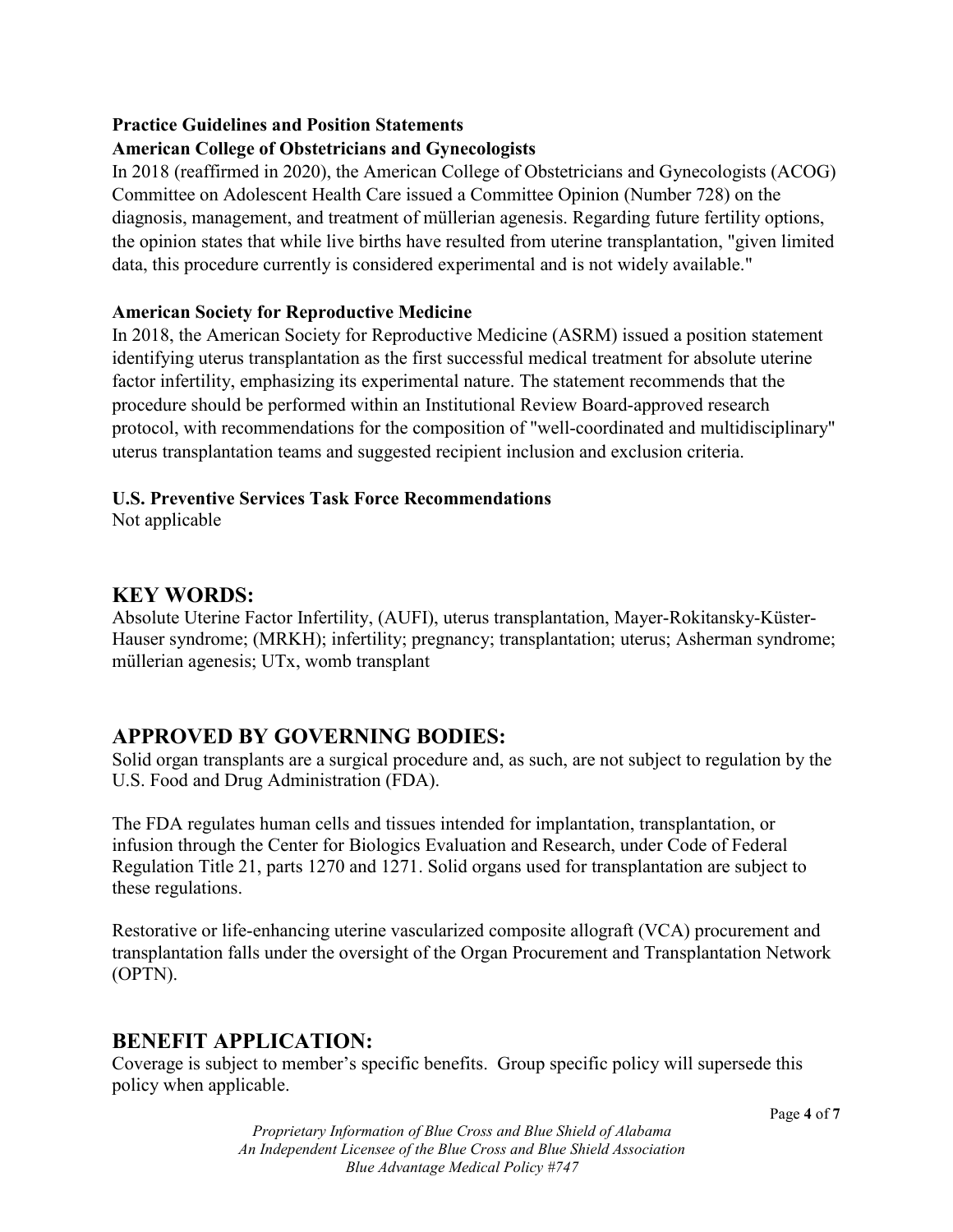## **CURRENT CODING:**

**CPT codes:** 

| <b>CI I COULD</b> |                                                                                                                                                                                                                                                   |
|-------------------|---------------------------------------------------------------------------------------------------------------------------------------------------------------------------------------------------------------------------------------------------|
| 0664T             | Donor hysterectomy (including cold preservation); open, from cadaver donor                                                                                                                                                                        |
| 0665T             | Donor hysterectomy (including cold preservation); open, from living donor                                                                                                                                                                         |
| 0666T             | Donor hysterectomy (including cold preservation); laparoscopic or robotic, from living<br>donor                                                                                                                                                   |
| 0667T             | Recipient uterus allograft transplantation from cadaver or living donor                                                                                                                                                                           |
| 0668T             | Backbench standard preparation of cadaver or living donor uterine allograft prior to<br>transplantation, including dissection and removal of surrounding soft tissues and<br>preparation of uterine vein(s) and uterine artery(ies), as necessary |
| 0669T             | Backbench reconstruction of cadaver or living donor uterus allograft prior to<br>transplantation; venous anastomosis, each                                                                                                                        |
| 0670T             | Backbench reconstruction of cadaver or living donor uterus allograft prior to<br>transplantation; arterial anastomosis, each                                                                                                                      |

### **REFERENCES:**

- 1. Brannstrom M, Belfort MA, Ayoubi JM. Uterus transplantation worldwide: clinical activities and outcomes. Curr Opin Organ Transplant. Dec 01 2021; 26(6): 616-626. PMID 34636769
- 2. Hellstrom M, El-Akouri RR, Sihlbom C, et al. Towards the development of a bioengineered uterus: comparison of different protocols for rat uterus decellularization. Acta Biomater. Dec 2014; 10(12): 5034-5042. PMID 25169258
- 3. Grimbizis GF, Camus M, Tarlatzis BC, et al. Clinical implications of uterine malformations and hysteroscopic treatment results. Hum Reprod Update. Mar-Apr 2001; 7(2): 161-74. PMID 11284660
- 4. Folch M, Pigem I, Konje JC. Mullerian agenesis: etiology, diagnosis, and management. Obstet Gynecol Surv. Oct 2000; 55(10): 644-9. PMID 11023205
- 5. Garg AX, Nevis IF, McArthur E, et al. Gestational hypertension and preeclampsia in living kidney donors. N Engl J Med. Jan 08 2015; 372(2): 124-33. PMID 25397608
- 6. Brett KM, Higgins JA. Hysterectomy prevalence by Hispanic ethnicity: evidence from a national survey. Am J Public Health. Feb 2003; 93(2): 307-12. PMID 12554591
- 7. Arian SE, Flyckt RL, Farrell RM, et al. Characterizing women with interest in uterine transplant clinical trials in the United States: who seeks information on this experimental treatment?. Am J Obstet Gynecol. Feb 2017; 216(2): 190-191. PMID 27865979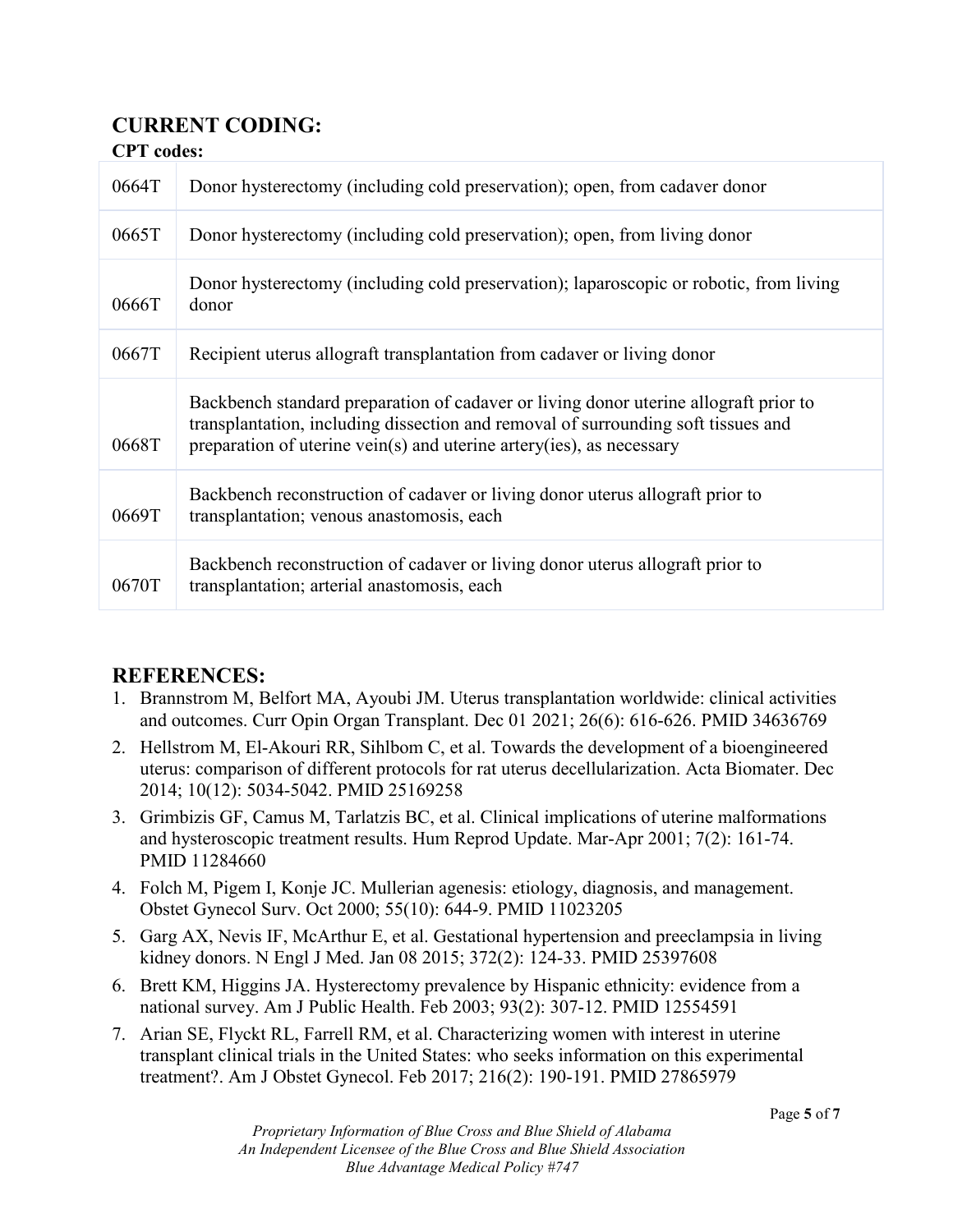- 8. Jarvholm S, Enskog A, Hammarling C, et al. Uterus transplantation: joys and frustrations of becoming a 'complete' woman-a qualitative study regarding self-image in the 5-year period after transplantation. Hum Reprod. Aug 01 2020; 35(8): 1855-1863. PMID 32619006
- 9. Malasevskaia I, Al-Awadhi AA. A New Approach for Treatment of Woman With Absolute Uterine Factor Infertility: A Traditional Review of Safety and Efficacy Outcomes in the First 65 Recipients of Uterus Transplantation. Cureus. Jan 18 2021; 13(1): e12772. PMID 33614361
- 10. Johannesson L, Diaz-Garcia C, Leonhardt H, et al. Vascular pedicle lengths after hysterectomy: toward future human uterus transplantation. Obstet Gynecol. Jun 2012; 119(6): 1219-25. PMID 22617587
- 11. Wei L, Xue T, Tao KS, et al. Modified human uterus transplantation using ovarian veins for venous drainage: the first report of surgically successful robotic-assisted uterus procurement and follow-up for 12 months. Fertil Steril. Aug 2017; 108(2): 346-356.e1. PMID 28778283
- 12. Ayoubi JM, Carbonnel M, Pirtea P, et al. Laparotomy or minimal invasive surgery in uterus transplantation: a comparison. Fertil Steril. Jul 2019; 112(1): 11-18. PMID 31277761
- 13. Gauthier T, Piver P, Pichon N, et al. Uterus retrieval process from brain dead donors. Fertil Steril. Aug 2014; 102(2): 476-82. PMID 24837613
- 14. Molne J, Broecker V, Ekberg J, et al. Monitoring of Human Uterus Transplantation With Cervical Biopsies: A Provisional Scoring System for Rejection. Am J Transplant. Jun 2017; 17(6): 1628-1636. PMID 27868389
- 15. Balko J, Novackova M, Skapa P, et al. Histopathological examination of the ectocervical biopsy in non-transplanted uteri: A study contributing to the provisional scoring system of subclinical graft rejection after uterus transplantation. Acta Obstet Gynecol Scand. Jan 2022; 101(1): 37-45. PMID 34693986
- 16. Fageeh W, Raffa H, Jabbad H, et al. Transplantation of the human uterus. Int J Gynaecol Obstet. Mar 2002; 76(3): 245-51. PMID 11880127
- 17. Brannstrom M, Johannesson L, Bokstrom H, et al. Livebirth after uterus transplantation. Lancet. Feb 14 2015; 385(9968): 607-616. PMID 25301505
- 18. Testa G, McKenna GJ, Gunby RT, et al. First live birth after uterus transplantation in the United States. Am J Transplant. May 2018; 18(5): 1270-1274. PMID 29575738
- 19. Organ Procurement and Transplantation Network (OPTN). National data: Transplants by Donor Type [GU: Uterus]. March 2022; https://optn.transplant.hrsa.gov/data/view-datareports/national-data/#. Accessed March 14, 2022.
- 20. Lefkowitz A, Edwards M, Balayla J. Ethical considerations in the era of the uterine transplant: an update of the Montreal Criteria for the Ethical Feasibility of Uterine Transplantation. Fertil Steril. Oct 2013; 100(4): 924-6. PMID 23768985
- 21. Jones BP, Rajamanoharan A, Vali S, et al. Perceptions and Motivations for Uterus Transplant in Transgender Women. JAMA Netw Open. Jan 04 2021; 4(1): e2034561. PMID 33471119
- 22. Organ Procurement and Transplantation Network (OPTN). Vascular composite allograft. n.d.; https://optn.transplant.hrsa.gov/professionals/by-organ/vascular-composite-allograft. Accessed March 14, 2022.